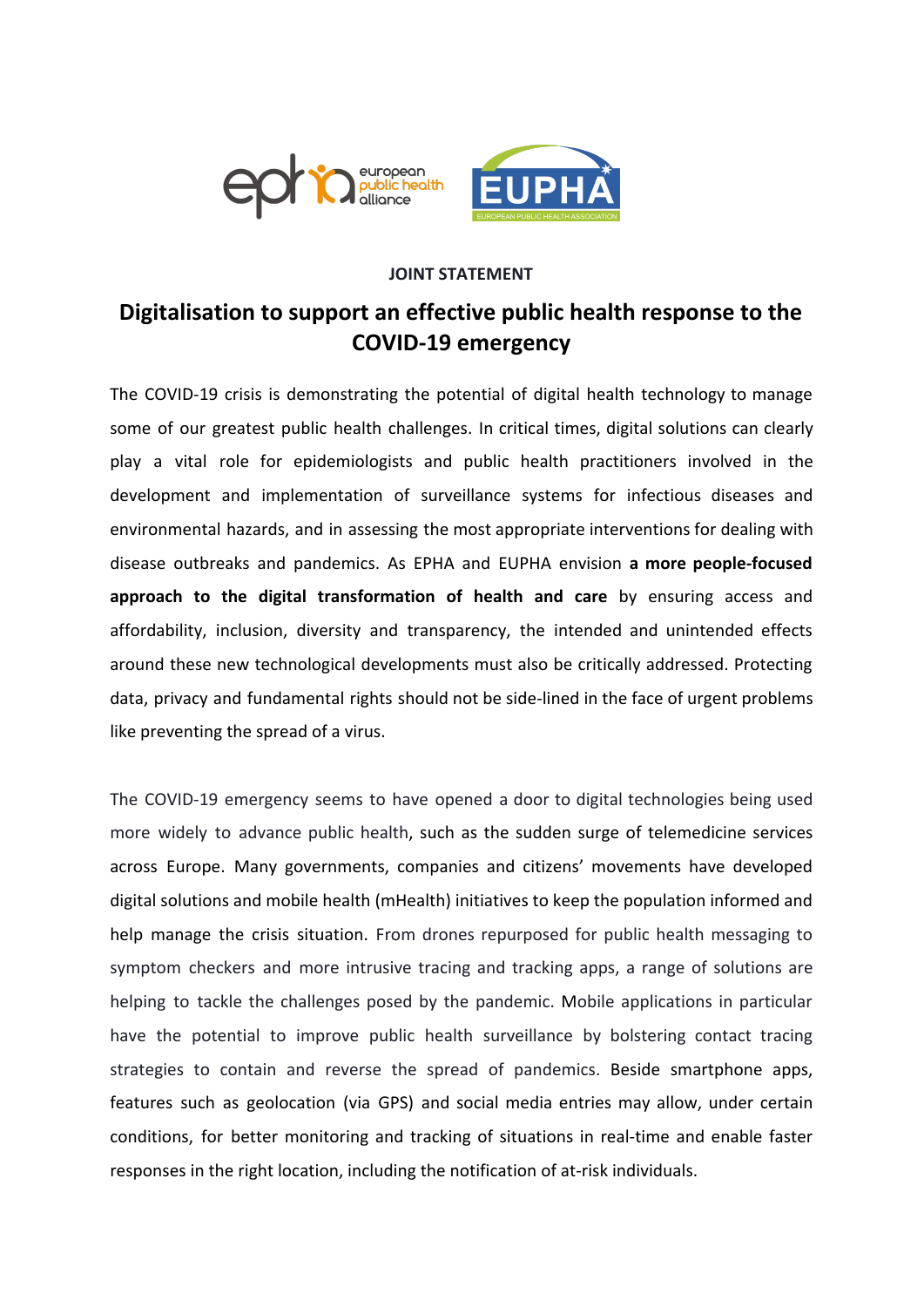In COVID-19 times, communicating the purpose, objectives and direction of digitalisation in public health is increasingly important as data-driven solutions become more common, presenting new ethical challenges. Artificial Intelligence (AI) occupies a central role thanks to the application of Machine Learning. However, this transformation should not change long-held public health goals and values. A continuous debate on emerging ethical issues, coupled with periodic revision of available evidence, relevant guidelines and policies, is needed. Digital health should contribute to value-based health systems. It should be well planned, coordinated and governed at national and at European level. Yet the broad spectrum of activities covered by public health adds a layer of complexity when envisaging a framework for 'public health digitalisation'. We need to be honest and realistic about the pros and cons of digital innovation and address the constraints faced by public health systems in a more strategic way. An inclusive public dialogue involving civil society must take place to ensure that European health systems are able to evolve equitably.

To fully leverage digital innovation in public health, **EPHA and EUPHA aim to create a suitable environment for the introduction of emerging digital technologies**, including by better informing policymakers about real societal needs and by training public health professionals, patients and other end users so they can effectively engage with digital tools in practice, policy and research. One thing is certain: the use of digital tools to support an effective public health response is relevant during the current COVID-19 outbreak and in the future will become even more so. In this regard, EPHA and EUPHA confirm their roles as an aegis under which the implementation of digital technologies will be steadfastly safeguarded alongside the paramount principles of inclusion, rights and equity.

**European Public Health Alliance (EPHA) European Public Health Association (EUPHA)**